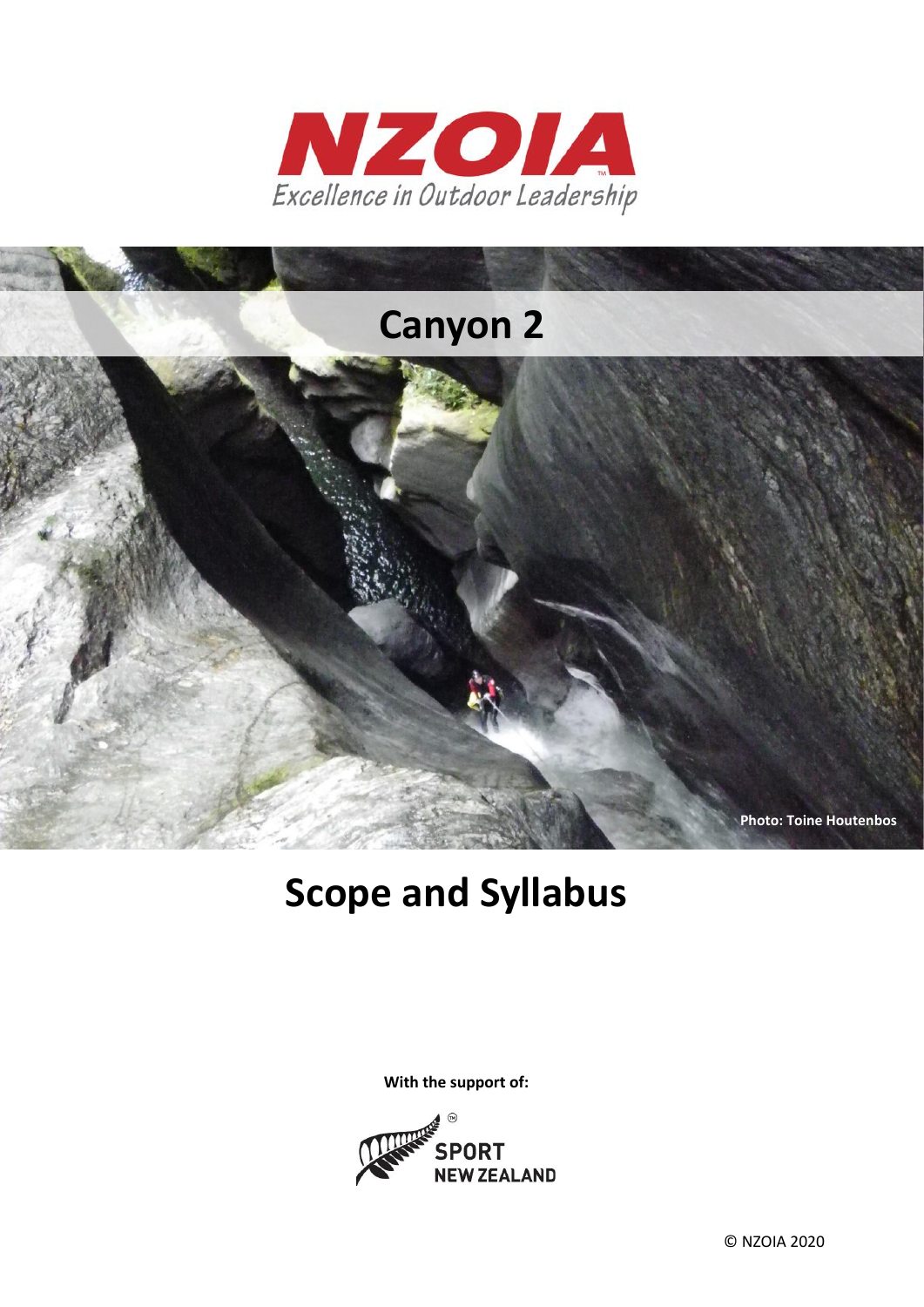# **NZOIA™ Canyon 2 Scope**

## **Canyon 2 Profile**

The NZOIA Canyon 2 is able to:

- Lead and manage clients during canyon trips in more difficult terrain e.g. above v3a3II\* at normal flows
- Apply effective safety management
- Instruct the canyon skills required for safe, well managed and positive learning experiences for clients
- Prepare and deliver teaching sessions
- Role model and promote accepted environmental practices
- Provide interpretive information about sites visited

#### **Scope**

The holder of this qualification can organise, instruct and guide all aspects of

canyoning, including leading trips in more difficult canyons e.g. above v3a3II\* at normal flows, and supervising canyon programmes.

\*The grading system referred to is the French grading system, and is the standard for grading in New Zealand. This is described in detail on the [Kiwi Canyons Grading Table](http://www.kiwicanyons.org/legend/grading/) found at [www.kiwicanyons.org.](http://www.kiwicanyons.org/)

#### **Prerequisites**

Be a current Full Member of NZOIA

Be 20 years old or over

Hold a current First Aid Certificate (minimum of 12 hours or 2 day course including some direct contact with course tutors)

Hold a current NZOIA Canyon 1 qualification. Refer to NZOIA's policy for exemptions

Have the following experience as evidence in a logbook:

**Total experience** – at least 120 days experience (a canyon day is considered to be at least 4 yours) in canyons including:

**Personal experience** – at least 50 days personal experience in canyons including a minimum of 10 days above v3a3III

**Instructional experience -** at least 50 days experience instructing, leading or guiding groups in canyons, including a minimum of 10 days above v3a3II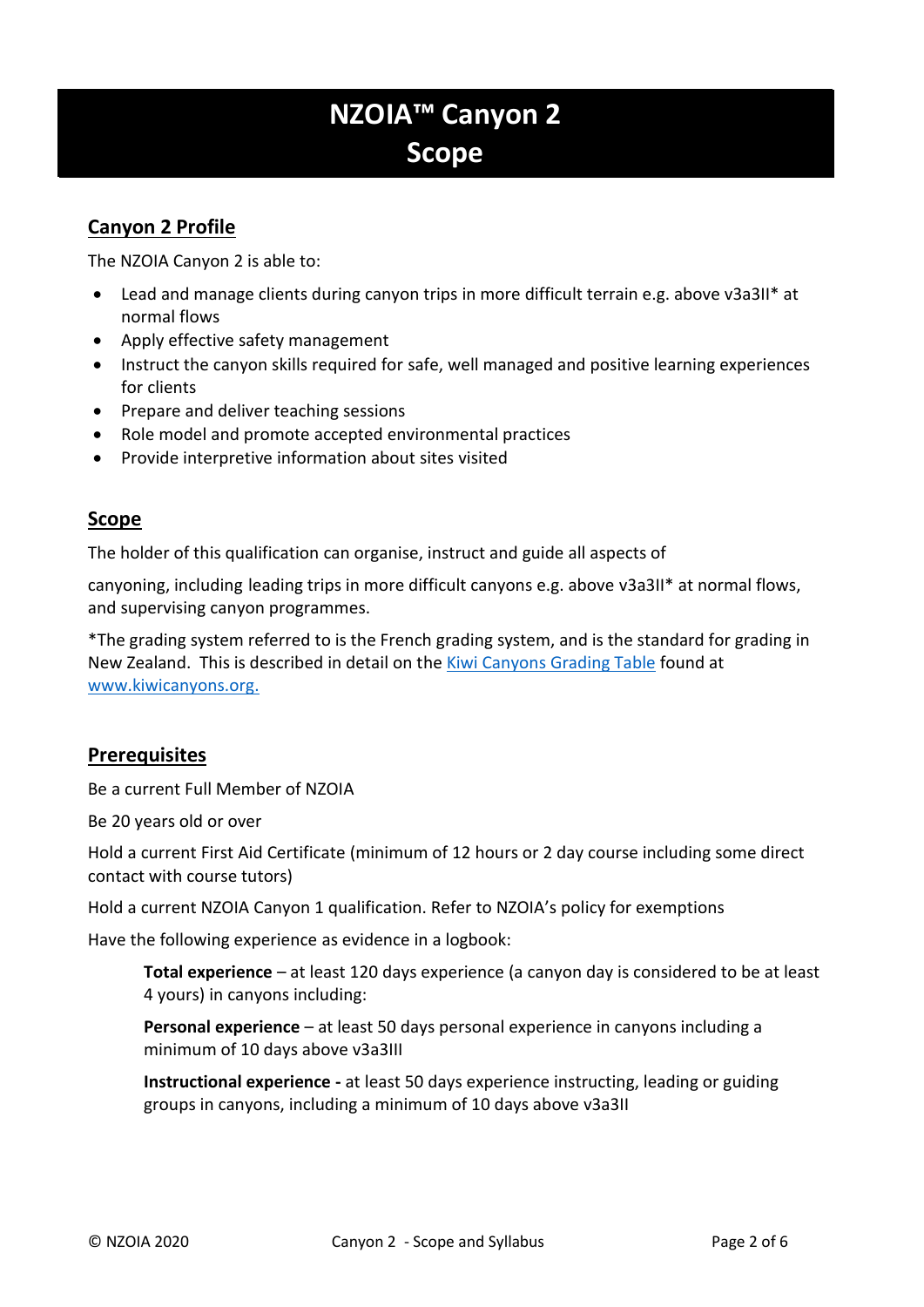The prerequisite experience requirements are minimums, extra days are recommended so that a broad range of experience is gained. Experience will include co-instructing/guiding or working as an assistant instructor/guide.

### **Registration and Revalidation**

Registration and revalidation with NZOIA provide proof of currency for NZOIA qualification holders.

# **Syllabus**

#### **Assessment Notes**

The syllabus outlines what the content of the assessment will include and gives an idea of what assessment tasks the candidate will be asked to complete. All judgements on how the candidate meets the syllabus must be based on current good practice and industry standards.

Assessors use three types of direct evidence to judge a candidate's competency:

- Written questions/assignment
- Questioning and discussion
- Observation of practical tasks

#### **Technical Competence**

#### **1. Demonstrate canyoning history and ethics**

The candidate will have understanding and awareness of:

- **1.1** The origins of canyoning as a sport and current developments and trends
- **1.2** Locations of canyon areas both in New Zealand and globally
- **1.3** Any ethical issues for canyons visited

#### **2. Demonstrate the care and correct use of canyon equipment and clothing**

The candidate will:

- **2.1** Use equipment that is in good condition, well maintained and is used in accordance with the manufacturer's recommendations and current good practice
- **2.2** Describe the advantages and disadvantages of current equipment and clothing used for canyoning and reasons for choice e.g. wetsuits, shoes, helmets, harnesses, buoyancy aids, ropes, descenders, karabiners and other technical gear
- **2.3** Complete a pre-activity check of equipment, describe how to identify worn equipment and when to service or retire e.g. surface wear of ropes, tapes and harnesses, internal damage to ropes, wear and stress to metal of karabiners and descenders
- **2.4** Demonstrate how to pack personal and group equipment for a day trip
- **2.5** List the minimum requirements for a day trip including emergency equipment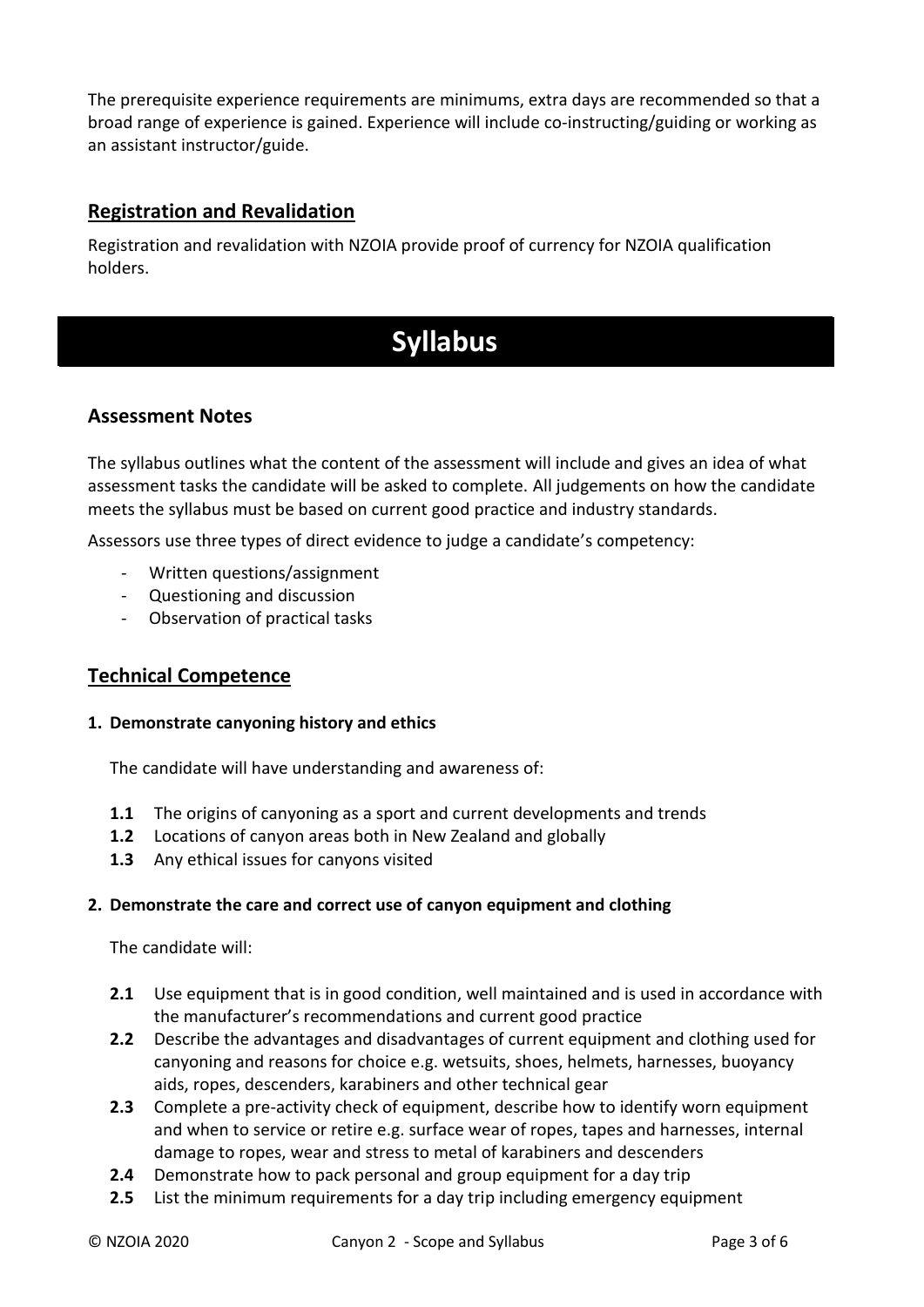#### **3. Demonstrate safe and efficient rigging of canyons above a3v3II**

The candidate will:

- **3.1** Demonstrate safe, effective and efficient rigging in a canyon that is unfamiliar to the candidate
- **3.2** Demonstrate rigging using a variety of natural belays, multiple anchor points and is innovative with anchors in tricky situations
- **3.3** Demonstrate placing and using rock protection effectively e.g. wires, stoppers, hexes, bolts, chains
- **3.4** Demonstrate rigging to avoid or mitigate water hazards, specifically using guided abseils and ziplines
- **3.5** Describe how to place bolts effectively

#### **4. Demonstrate safe and efficient canyon movement techniques**

The candidate will safely and efficiently negotiate water difficulties found in a4/a5 canyons and:

- **4.1** Recognise and describe hydraulic features and the risks associated with water in canyons
- **4.2** Demonstrate strong swimming skills in class 3 white water
- **4.3** Demonstrate sliding techniques
- **4.4** Demonstrate jumping techniques
- **4.5** Demonstrate safe river crossing techniques and describe the dangers and appropriate use of these techniques
- **4.6** Demonstrate a thorough and balanced assessment system for deciding on the appropriateness of bigger jumps and slides and an awareness of options

#### **5. Demonstrate canyon rescue skills**

The candidate will demonstrate:

- **5.1** Being able to deal with emergencies that could occur on canyon trips, specifically rescues using; stretchers, mechanical advantage systems for raises and zipline systems
- **5.2** Mid-rope rescues on the same or separate ropes
- **5.3** Effective water rescues in strong flows and turbulence

#### **The Environment**

#### **6. Role model and promote accepted environmental practices**

The candidate will:

- **6.1** Demonstrate and/or describe the responsibilities to land owners and other users, including access protocols
- **6.2** Describe the impacts of visitation on a given canyon, including the impacts of rigging, both fixed and placed anchors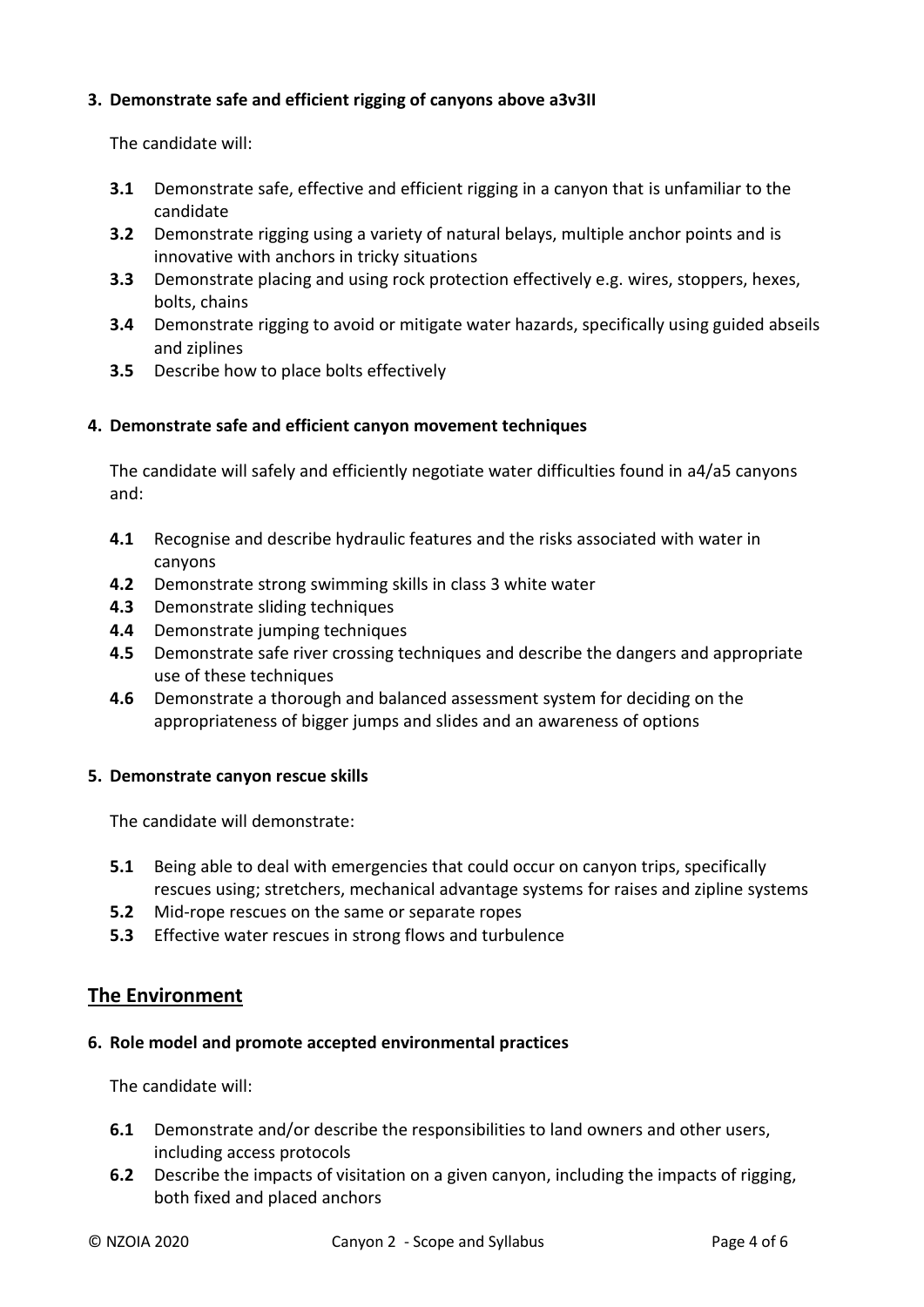- **6.3** Demonstrate an understanding of, and respect for any cultural issues relevant to the canyon areas visited e.g. conservation protocols, areas which are Tapu
- **6.4** Role model and promote the principles of Leave No Trace including carrying out food scraps and whenever possible, human body wastes

#### **7. Demonstrate and/or describe cultural and environmental knowledge and interpretation of the canyon environment visited**

The candidate will understand, and provide interpretive information about:

- **7.1** The natural and cultural history of the area
- **7.2** The geography and geology of the canyon environment and different types of canyons
- **7.3** Canyon flora and fauna

#### **Group Management and Leadership**

#### **8. Lead and manage a group during a canyon trip**

The candidate will demonstrate:

- **8.1** Effective briefing and debriefing
- **8.2** Effective management of a group during a canyon trip and approach including; organising group positioning, a suitable communication system and a system for accounting for everyone
- **8.3** A leadership style that is appropriate for the clients; their skill and experience level and their needs
- **8.4** Establishing rapport with clients and having an awareness of their emotional, cultural or other needs

#### **9. Apply effective safety management**

The candidate will:

- **9.1** Demonstrate a constant risk management assessment of the group, including; environmental factors, weather, guides, self and procedural hazard identification
- **9.2** Demonstrate the ability to recognise and adapt at any time to varying situations
- **9.3** Have an extensive knowledge of the New Zealand Search and Rescue system, especially with respect to the local environment they are working in
- **9.4** Have a first aid kit and be able to deal with first aid situations as required
- **9.5** Describe procedures used in prioritising in an emergency including; assessment of the situation, effective call for outside assistance, safe management of a rescue team and group
- **9.6** Never compromise their personal safety or the safety of their clients
- **9.7** Demonstrate safe practices and good judgement and decision making within the scope of this qualification